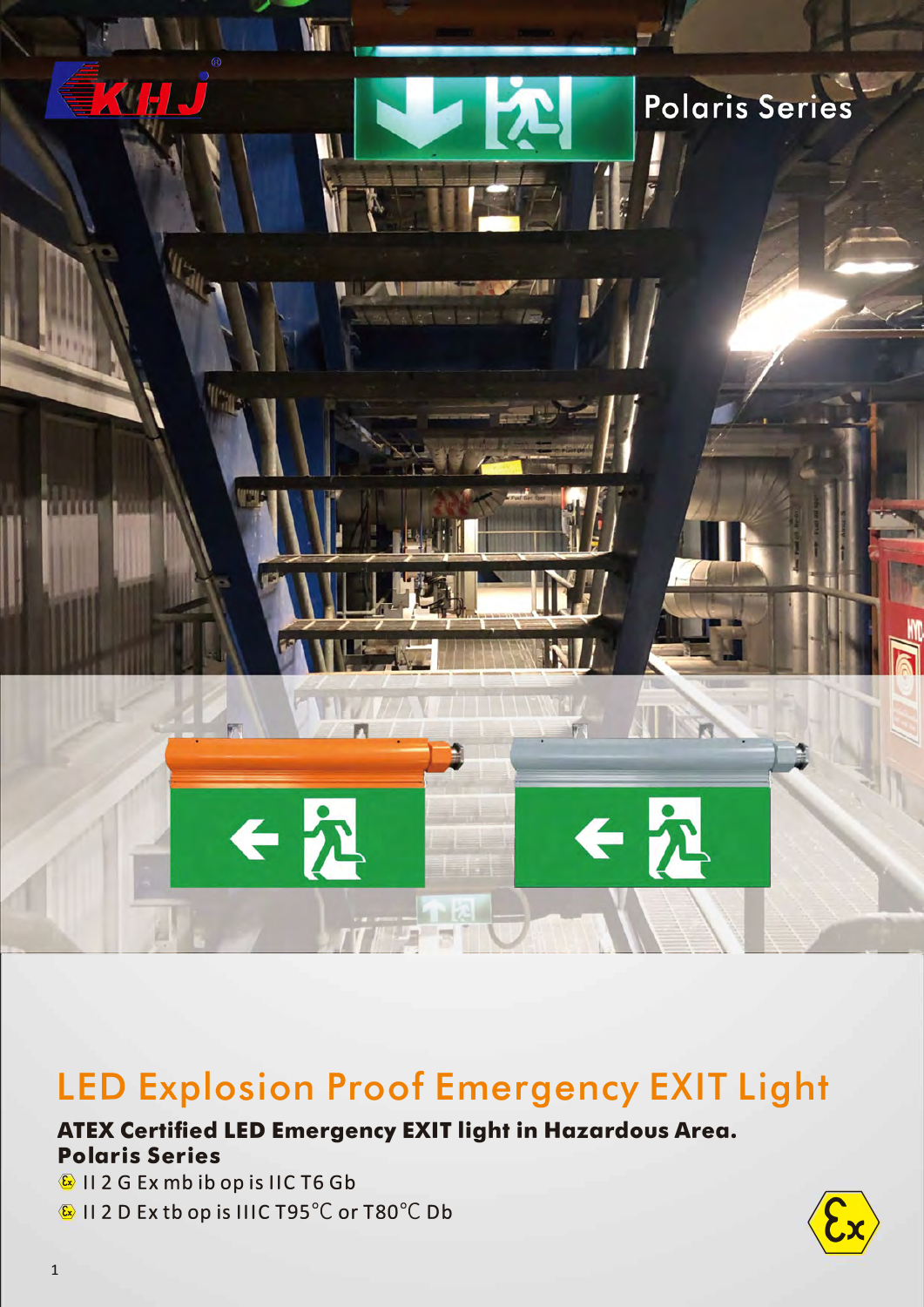

#### **Features And Benefits:**

- High efficacy LED Source with long lifespan>S0,000 hours
- 3-year performance warranty
- Robust aluminium housing and strong tempered glass
- **eVibration** and shock resistant
- Low maintenance

## **Applications:**













Oil&Gas Exploration Drilling Oil Refinery Petrochemical Plant Power Plant

Pharmaceutical Plant

2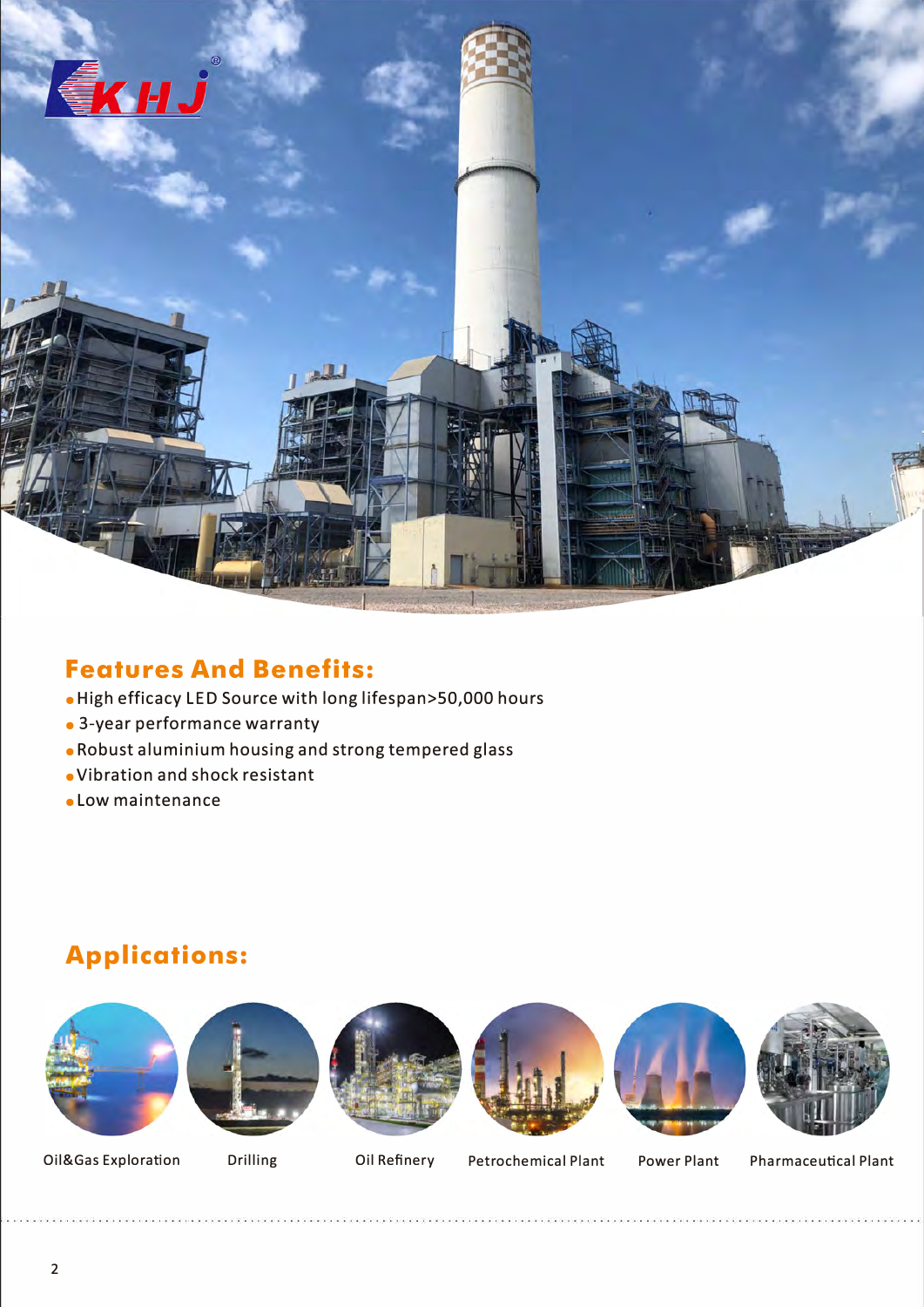

**ATEX Certified LED Emergency EXIT light in Hazardous Area.** 

# **LED Emergency EXIT light**

**Standard &Certificate:** 

| Ex Mark:                   | Gas: Call 2 G Ex mb ib op is IIC T6 Gb<br>Dust: CHI 2 D Ex th op is IIIC T95°C or T80°C Db                                                                                                                                                                                       |  |
|----------------------------|----------------------------------------------------------------------------------------------------------------------------------------------------------------------------------------------------------------------------------------------------------------------------------|--|
| Certificate:               | • ATEX Certification NO.: ECM 19 ATEX-B Su43<br>$\cdot$ CE<br>$\cdot$ RoHS                                                                                                                                                                                                       |  |
| <b>Executive Standard:</b> | • EN 60079-31:2014.<br>$\cdot$ EN 60079-11:2012<br>$\cdot$ EN 60079-0:2018<br>$\cdot$ IEC 60079-0:2018<br>$\cdot$ EN 60079-18:2015+<br>$\cdot$ EN 60079-1:2014<br>$\cdot$ EN 60079-7:2015+<br>$\cdot$ IEC 60079-7:2015+A1:2018<br>A1:2017<br>A1:2018<br>$\cdot$ EN 60079-28:2015 |  |
| Classification:            | • Group II Zone 1 & 21 and 2 & 22                                                                                                                                                                                                                                                |  |

|                                                       | <b>Electrical &amp; Photometric Features:</b>    |
|-------------------------------------------------------|--------------------------------------------------|
| Lifespan:                                             | >50,000 hours                                    |
| <b>Operating Voltage:</b>                             | 100-277 VAC                                      |
|                                                       | 141-392 VDC                                      |
| Power:                                                | Normal:2W;Emergency:0.5W                         |
| <b>Battery Rated Capacity:</b>                        | 2.6A <sub>h</sub>                                |
| <b>Rated Capacity:</b>                                | $Ni-MH$                                          |
| Rated Lifespan:                                       | 300 Cycles                                       |
| <b>Battery Back Up:</b>                               | <b>180 Min</b>                                   |
| <b>Battery Charge Time:</b><br>(after full discharge) | 12 <sub>h</sub>                                  |
| Frequency:                                            | 50/60Hz                                          |
| <b>Power Factor:</b>                                  | >0.98                                            |
| <b>Insulation Class:</b>                              |                                                  |
| <b>LED Driver:</b>                                    | Over voltage protection/short circuit protection |

#### Mechanical Features:

| Weight:                         | 2Kg                                        |
|---------------------------------|--------------------------------------------|
| Size:                           | 379*199*44mm                               |
| <b>Ambient Temperature:</b>     | $-20^{\circ}$ C-+55 $^{\circ}$ C           |
| <b>Connecting Terminals:</b>    | $3*1.0-4mm^2(L+N+PE)$                      |
| Available cable outer diameter: | $\phi$ 7- $\phi$ 14(mm)                    |
| <b>Cable Entries:</b>           | 1XNPT 3/4" (M20*1.5, M25*1.5 are optional) |
| <b>Earthing Protection:</b>     | M4 (Internal & external earth bolts)       |
| IP Code:                        | <b>IP54</b>                                |
| <b>Enclosure Material:</b>      | Copper-free Aluminium                      |
| <b>Enclosure Colour:</b>        | Orange, RAL2011 (optional grey RAL7040)    |
| Coating:                        | Epoxy powder coating                       |
| <b>Exposed Fastener:</b>        | Stainless steel                            |
| <b>Protective Cover:</b>        | Tempered glass, Stand 4J impact            |
|                                 |                                            |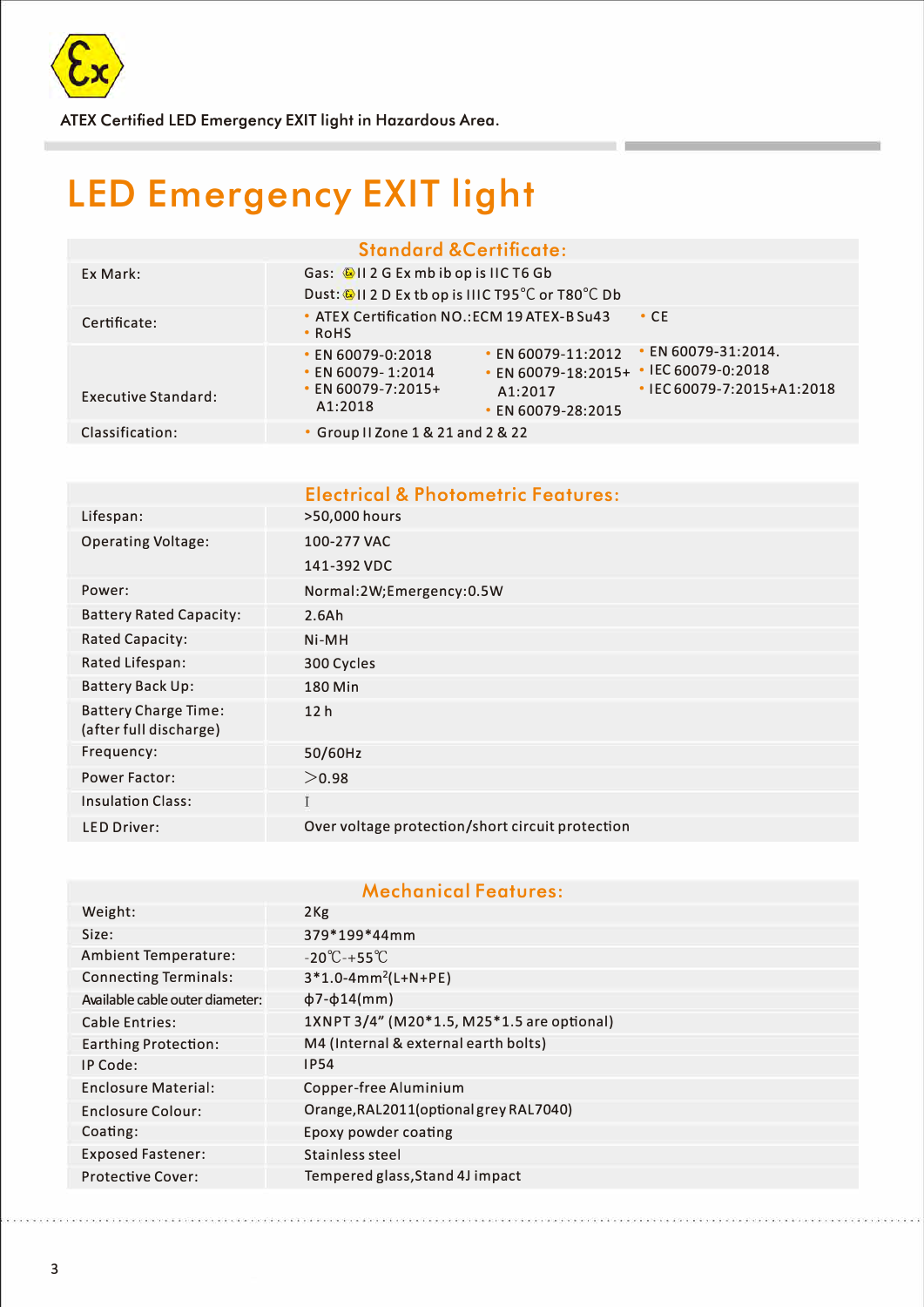

**ATEX Certified LED Emergency EXIT light in Hazardous Area.** 

## **Production Definition**



## **Ordering Information**

| P/N                | <b>Operating Voltage(V)</b> | Light Color | <b>Exit Sign Designation</b> | Temp. Classification |
|--------------------|-----------------------------|-------------|------------------------------|----------------------|
| Ex-KPSEW-GE-ON-E   |                             |             | EXIT                         |                      |
| Ex-KPSEW-GHL-ON-E  |                             | White       |                              |                      |
| Ex-KPSEW-GHR-ON-E  |                             |             | →                            | T <sub>6</sub>       |
| Ex-KPSEW-GHLR-ON-E | 100-277 AC                  |             |                              |                      |
| Ex-KPSEG-E-ON-E    | $(141-392)$ DC)             | Green       |                              |                      |
| Ex-KPSEG-HL-ON-E   |                             |             | e                            |                      |
| Ex-KPSEG-HR-ON-E   |                             |             |                              |                      |
| Ex-KPSEG-HLR-ON-E  |                             |             |                              |                      |